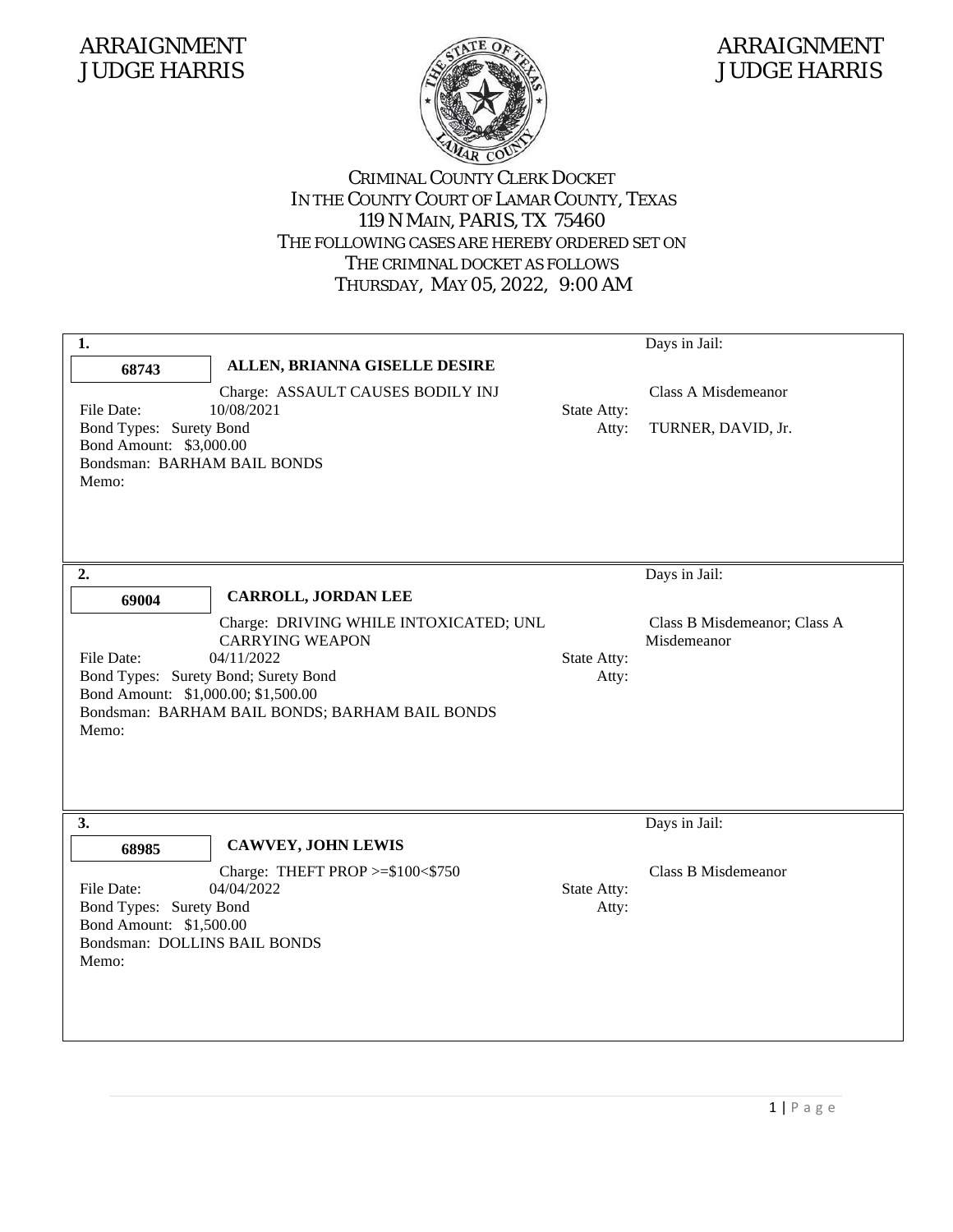

### JUDGE HARRIS JUDGE HARRIS

| 4.                                                                                                                 |                                                                                                                                | Days in Jail:                                |
|--------------------------------------------------------------------------------------------------------------------|--------------------------------------------------------------------------------------------------------------------------------|----------------------------------------------|
| 69005                                                                                                              | COUNCIL, CANDACE MICHELLE                                                                                                      |                                              |
| File Date:<br>Bond Types: Surety Bond<br>Bond Amount: \$2,000.00<br>Bondsman: BARHAM BAIL BONDS<br>Memo:           | Charge: DRIVING WHILE INTOXICATED BAC $>= 0.15$<br>04/11/2022<br>State Atty:<br>Atty:                                          | Class A Misdemeanor                          |
| 5.                                                                                                                 |                                                                                                                                | Days in Jail: 10                             |
| 68993                                                                                                              | <b>ESTEP, JASON LEE</b>                                                                                                        |                                              |
| File Date:<br><b>Bond Types:</b><br><b>Bond Amount:</b><br>Bondsman:<br>Memo:                                      | Charge: DRIVING WHILE INTOXICATED BAC $>= 0.15$<br>04/04/2022<br>State Atty:<br>Atty:                                          | Class A Misdemeanor<br><b>GIBO, JENNIFER</b> |
| 6.                                                                                                                 |                                                                                                                                | Days in Jail:                                |
| 69006<br>File Date:<br>Bond Types: Surety Bond<br>Bond Amount: \$2,000.00<br>Bondsman: DOLLINS BAIL BONDS<br>Memo: | <b>FOSTER, AIMEE LYNN</b><br>Charge: ASSAULT CAUSES BODILY INJ FAMILY<br><b>VIOLENCE</b><br>04/11/2022<br>State Atty:<br>Atty: | Class A Misdemeanor                          |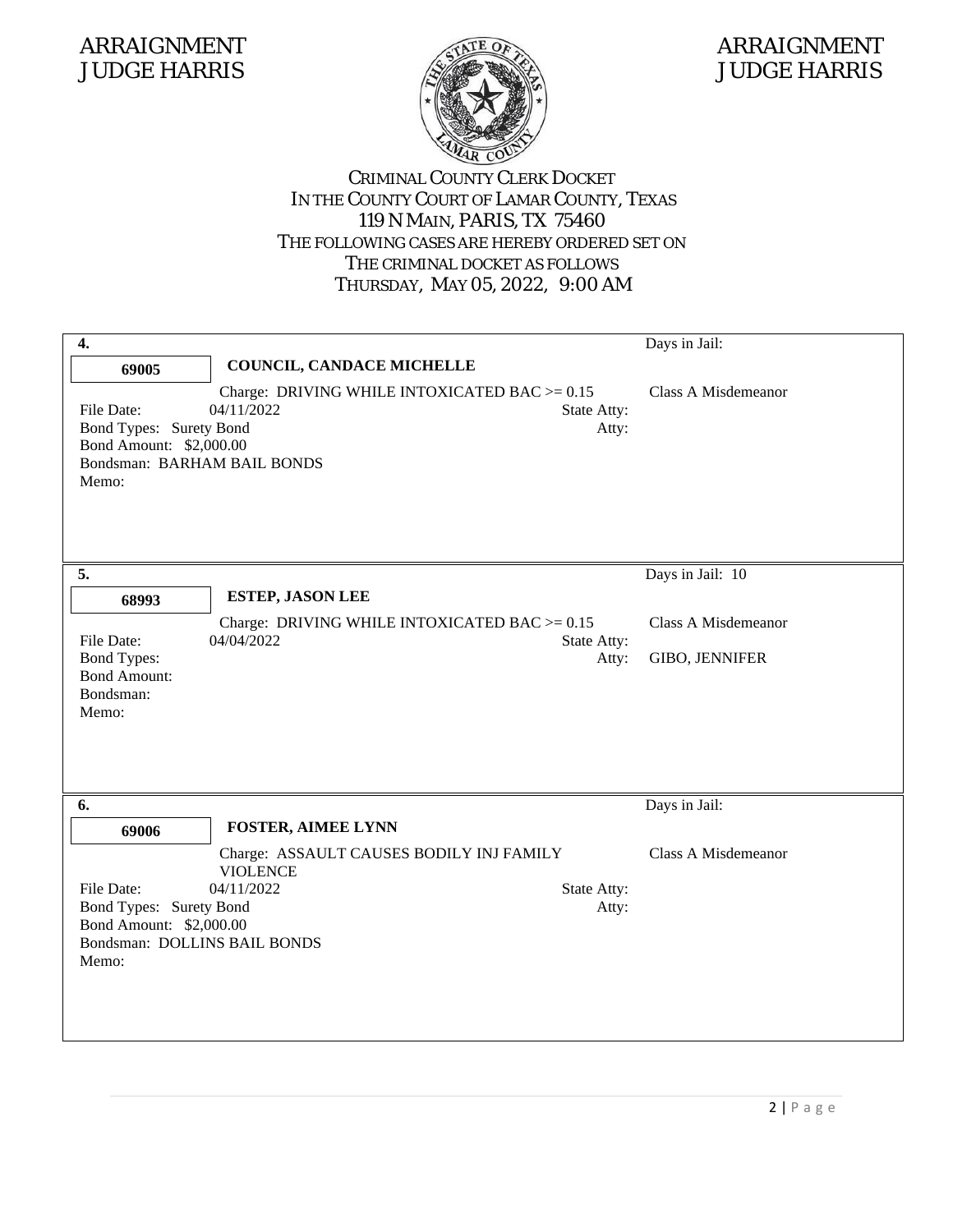

### JUDGE HARRIS JUDGE HARRIS

| 7.                                                                                                                |                                                                                                    |                      | Days in Jail:                         |
|-------------------------------------------------------------------------------------------------------------------|----------------------------------------------------------------------------------------------------|----------------------|---------------------------------------|
| 68991                                                                                                             | <b>FRIESEN, TONY UNGER</b>                                                                         |                      |                                       |
| File Date:<br>Bond Types: Surety Bond<br>Bond Amount: \$1,000.00<br>Bondsman: BARHAM BAIL BONDS<br>Memo:          | Charge: DRIVING WHILE INTOXICATED<br>04/04/2022                                                    | State Atty:<br>Atty: | Class B Misdemeanor<br>RODGERS, JAMES |
| 8.                                                                                                                |                                                                                                    |                      | Days in Jail:                         |
| 68989                                                                                                             | <b>GRAYSON, MARTY DEWAYNE</b>                                                                      |                      |                                       |
| File Date:<br>Bond Types: Surety Bond<br>Bond Amount: \$1,500.00<br>Bondsman: BARHAM BAIL BONDS<br>Memo:          | Charge: DRIVING WHILE INTOXICATED BAC $>= 0.15$<br>04/04/2022                                      | State Atty:<br>Atty: | Class A Misdemeanor<br>STARNES, JEFF  |
| 9.                                                                                                                |                                                                                                    |                      | Days in Jail:                         |
| 68842<br>File Date:<br>Bond Types: Surety Bond<br>Bond Amount: \$1,500.00<br>Bondsman: BARHAM BAIL BONDS<br>Memo: | <b>GRIMES, ETHAN SCOTT</b><br>Charge: MTR - DRIVING WHILE INTOXICATED BAC >=<br>0.15<br>11/24/2021 | State Atty:<br>Atty: | <b>Class A Misdemeanor</b>            |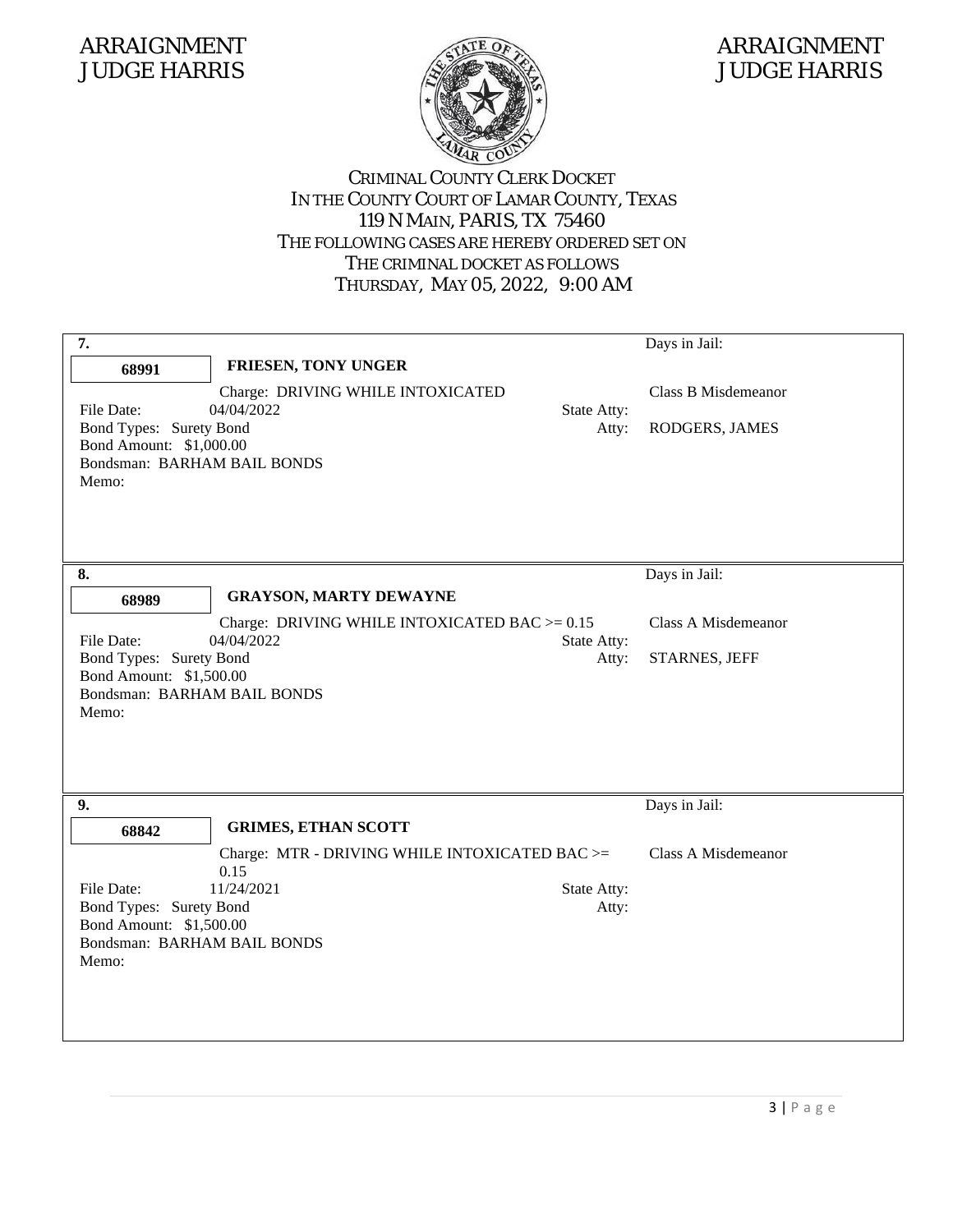

### JUDGE HARRIS JUDGE HARRIS

| 10.                                                                                                       |                                                                               |                      | Days in Jail: 6            |
|-----------------------------------------------------------------------------------------------------------|-------------------------------------------------------------------------------|----------------------|----------------------------|
| 68997                                                                                                     | JOHNSON, NICHOLAS LEE                                                         |                      |                            |
| File Date:                                                                                                | Charge: TERRORISTIC THREAT CAUSE FEAR OF<br><b>IMMINENT SBI</b><br>04/11/2022 | State Atty:          | <b>Class B Misdemeanor</b> |
| Bond Types: Surety Bond<br>Bond Amount: \$3,000.00<br>Memo:                                               | Bondsman: MARK BASSHAM BAIL BONDS                                             | Atty:                |                            |
| 11.                                                                                                       |                                                                               |                      | Days in Jail:              |
| 68982                                                                                                     | <b>KENNISON, JANICE MARIE</b>                                                 |                      |                            |
| File Date:<br>Bond Types: Surety Bond<br>Bond Amount: \$5,000.00<br>Bondsman: DOLLINS BAIL BONDS<br>Memo: | Charge: DRIVING WHILE INTOXICATED 2ND<br>03/23/2022                           | State Atty:<br>Atty: | Class A Misdemeanor        |
| 12.                                                                                                       |                                                                               |                      | Days in Jail:              |
| 68986                                                                                                     | KUYKENDALL, HEATHER TEGHAN-RENEE                                              |                      |                            |
| File Date:<br>Bond Types: Surety Bond<br>Bond Amount: \$1,000.00<br>Bondsman: BARHAM BAIL BONDS<br>Memo:  | Charge: DRIVING WHILE INTOXICATED BAC $>= 0.15$<br>04/04/2022                 | State Atty:<br>Atty: | Class A Misdemeanor        |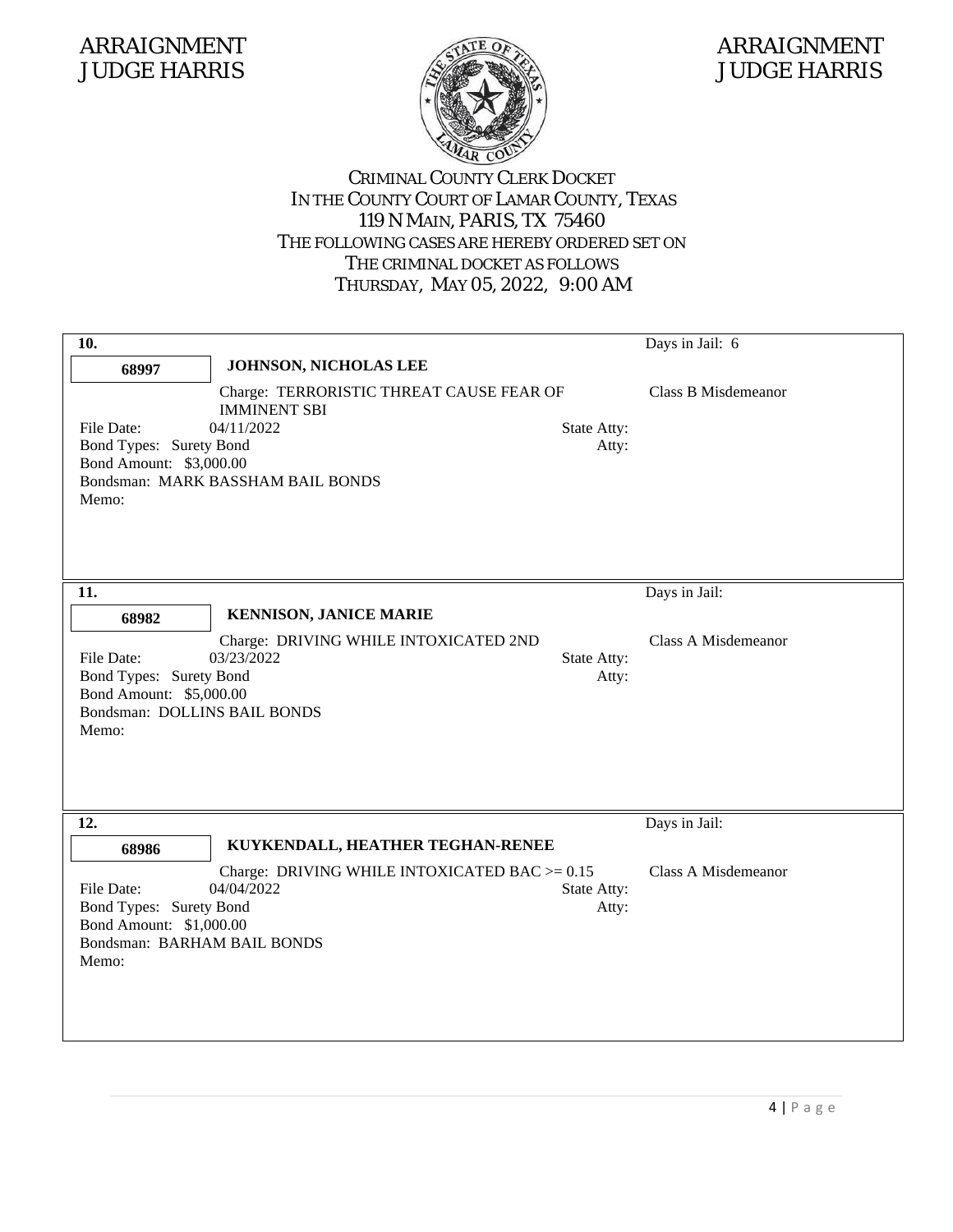

### JUDGE HARRIS JUDGE HARRIS

| 13.                                                |                                                                 |             | Days in Jail: 86           |
|----------------------------------------------------|-----------------------------------------------------------------|-------------|----------------------------|
| 68987                                              | <b>MILIEN, HEROLD</b>                                           |             |                            |
|                                                    | Charge: FAIL TO IDENTIFY GIVING FALSE/FICTITIOUS<br><b>INFO</b> |             | <b>Class B Misdemeanor</b> |
| File Date:                                         | 04/04/2022                                                      | State Atty: |                            |
| <b>Bond Types:</b><br><b>Bond Amount:</b>          |                                                                 | Atty:       | COYLE, JERRY               |
| Bondsman:                                          |                                                                 |             |                            |
| Memo:                                              |                                                                 |             |                            |
|                                                    |                                                                 |             |                            |
|                                                    |                                                                 |             |                            |
| 14.                                                |                                                                 |             | Days in Jail:              |
| 69000                                              | MILTON, DENNIS WAYNE                                            |             |                            |
|                                                    | Charge: THEFT PROP >=\$100<\$750                                |             | <b>Class B Misdemeanor</b> |
| File Date:                                         | 04/11/2022                                                      | State Atty: |                            |
|                                                    | Bond Types: Personal Recongnizance Bond                         | Atty:       |                            |
| Bond Amount: \$1,000.00                            | Bondsman: MILTON, DENNIS WAYNE                                  |             |                            |
| Memo:                                              |                                                                 |             |                            |
|                                                    |                                                                 |             |                            |
|                                                    |                                                                 |             |                            |
|                                                    |                                                                 |             |                            |
| 15.                                                |                                                                 |             | Days in Jail:              |
| 68930                                              | <b>MOORE, JOHN ROBERT</b>                                       |             |                            |
|                                                    | Charge: INDECENT ASSAULT                                        |             | <b>Class A Misdemeanor</b> |
| File Date:                                         | 02/23/2022                                                      | State Atty: |                            |
| Bond Types: Surety Bond<br>Bond Amount: \$3,000.00 |                                                                 | Atty:       |                            |
|                                                    | Bondsman: YOU WALK BAIL BONDS                                   |             |                            |
| Memo:                                              |                                                                 |             |                            |
|                                                    |                                                                 |             |                            |
|                                                    |                                                                 |             |                            |
|                                                    |                                                                 |             |                            |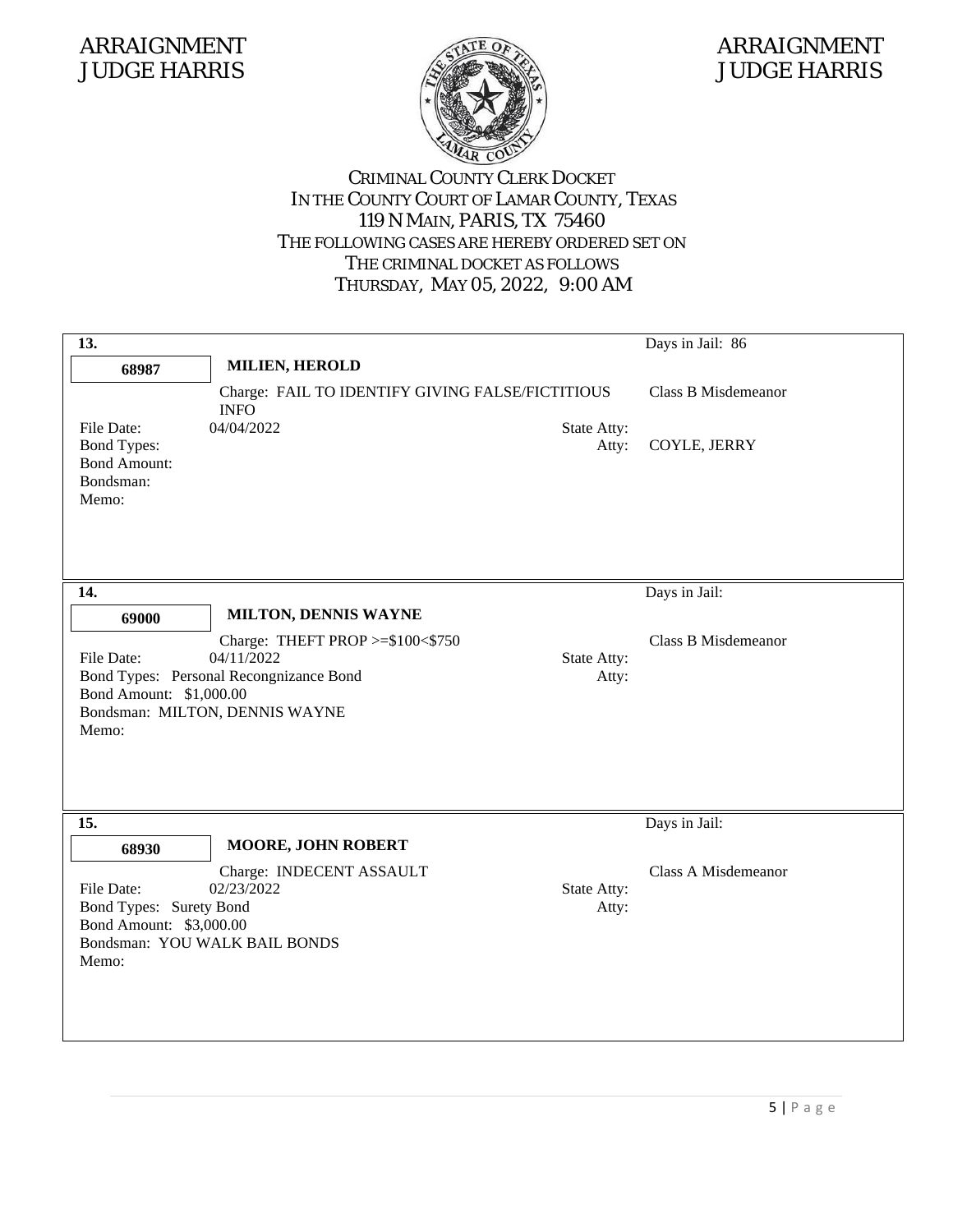

### JUDGE HARRIS JUDGE HARRIS

| 16.                                                                                                       |                                                                            |                      | Days in Jail:                                 |
|-----------------------------------------------------------------------------------------------------------|----------------------------------------------------------------------------|----------------------|-----------------------------------------------|
| 68998                                                                                                     | NIBLETT, AMANDA LOUANN                                                     |                      |                                               |
| File Date:<br>Bond Types: Surety Bond<br>Bond Amount: \$2,000.00<br>Bondsman: BARHAM BAIL BONDS<br>Memo:  | Charge: ASSAULT CAUSES BODILY INJURY FAMILY<br><b>MEMBER</b><br>04/11/2022 | State Atty:<br>Atty: | Class A Misdemeanor                           |
| 17.                                                                                                       |                                                                            |                      | Days in Jail:                                 |
| 68990                                                                                                     | REASNO, KIARA QUENSHEY                                                     |                      |                                               |
| File Date:<br>Bond Types: Surety Bond<br>Bond Amount: \$1,500.00<br>Bondsman: DOLLINS BAIL BONDS<br>Memo: | Charge: DRIVING WHILE INTOXICATED BAC $>= 0.15$<br>04/04/2022              | State Atty:<br>Atty: | Class A Misdemeanor                           |
| 18.                                                                                                       |                                                                            |                      | Days in Jail:                                 |
| 68996<br>File Date:<br>Bond Types: Appeal Bond<br>Bond Amount: \$672.00<br>Bondsman: DELK, JOHN<br>Memo:  | SIMPSON, CORY MCKAY<br>Charge: SPEEDING<br>04/07/2022                      | State Atty:<br>Atty: | Misdemeanor Traffic<br>DELK, JOHN SEABURN, II |